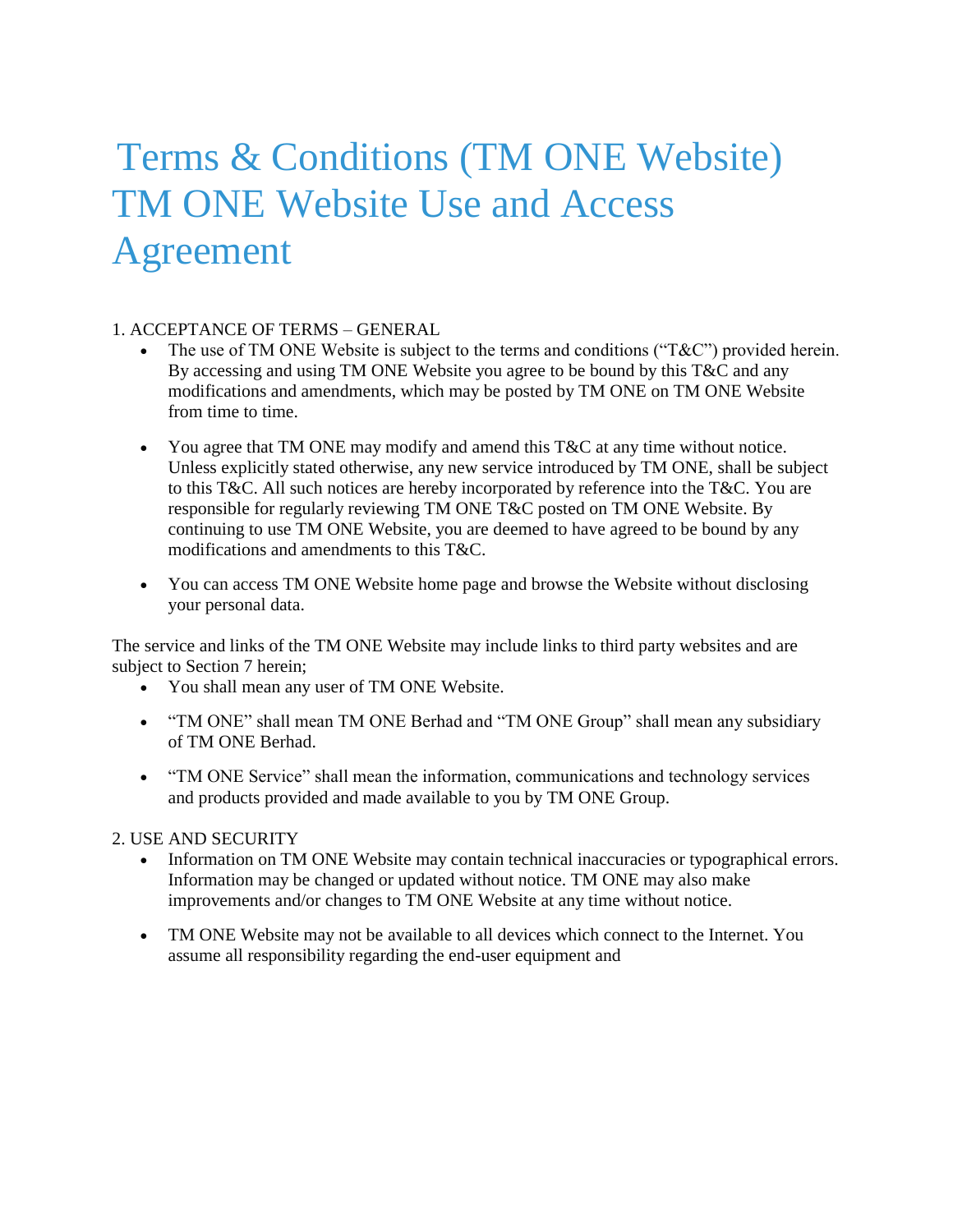- software necessary to access TM ONE Website and assume all risk associated therewith.
- TM ONE Website may not be available to be accessed from all regions and countries of the world. TM ONE reserves the right, in its sole discretion, to limit or terminate your ability to access TM ONE Website from certain regions or countries, and you assume all risk associated with the accessibility of TM ONE Service, Website from any given region or country of the world.
- TM ONE Website collects or receives and stores certain personal non-identifiable information. Such information is collected passively using various technologies and for now cannot be used to specifically identify you. This information may include:-
- device-specific information such as hardware model, operating system version, unique device identifiers, mobile network information, memory, sound card data, Internet Protocol (IP) address;
- cookies that may uniquely identify your browser;
- details of how you access and/or use TM ONE Portal or TM corporate website for example your search queries;
- total number of visitors accessing and/or using TM ONE Portal or TM corporate website;
- diagnostic and usage data generated by your device;
- how you and other users use and interact with TM ONE portal or TM corporate website, even if you are not registered at or signed in.
- details whether you open, read, or delete messages sent via targeted marketing which includes web beacons, cookies or similar technologies.

The above is collectively known as "Non-Personal Information". If we do combine Non-Personal Information with Personal Data, the combined information will be treated as Personal Data for as long as it remains combined.

If you do not wish for your Personal Data to be collected via cookies, you may deactivate cookies by adjusting your internet browser settings to disable, block or deactivate cookies, by deleting your browsing history and clearing the cache from your internet browser.

 TM ONE reserves the right to limit or prohibit your entry into its Website in its sole discretion and shall not be liable for such limitation or prohibition.

## 3. YOUR CONDUCT

 You agree to use TM ONE Website only for lawful purposes and in accordance with this T&C.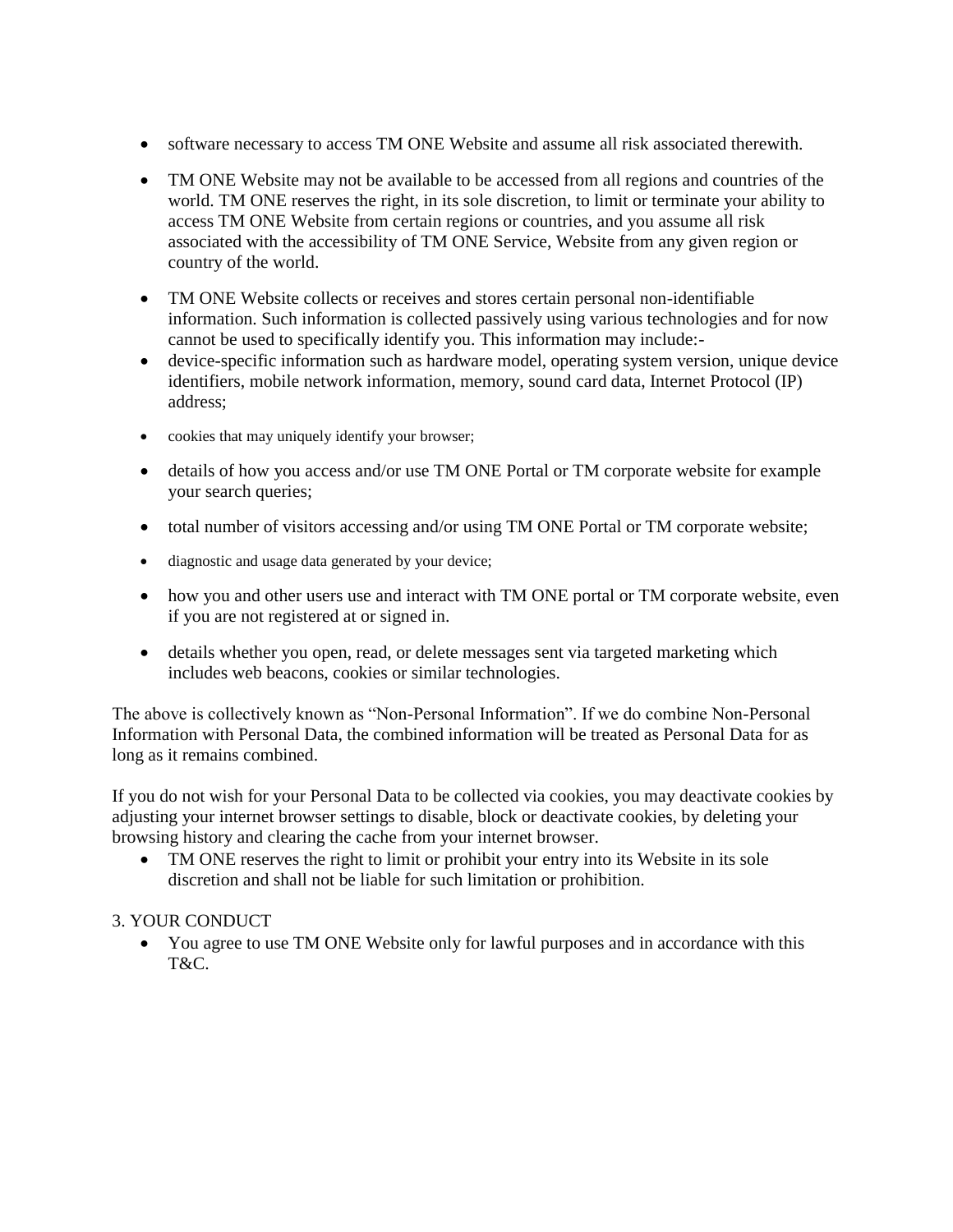- You agree to notify TM ONE immediately of any unauthorised use or any other breach of security at the end of each session. TM ONE cannot and will not be liable for any loss or damage arising from your failure to comply with this provision.
- You agree to abide by all applicable local, state, national and international laws and regulations and are solely responsible for all acts or omissions that occur under your usage, including the content of your communication through TM ONE Service. Recognising the global nature of the Internet, you agree to comply with all local rules regarding online conduct. Specifically, you agree to comply with all applicable laws regarding on-line communication in the country in which you reside.
- You may not use TM ONE Website in any manner that could damage, disable, overburden, or impair the TM ONE Website (or the network(s) connected to TM ONE Service) or interfere with any other party's use and enjoyment of TM ONE Service. You may not attempt to gain unauthorised access to the TM ONE Website, computer systems or networks connected to TM ONE Website, through hacking, password mining or any other means. You may not obtain or attempt to obtain any materials or information through any means not intentionally made available through TM ONE Website.

## 4. TERMINATION/ACCESS RESTRICTION

- Without limiting anything herein contained, TM ONE reserves the right to terminate TM ONE Website at any time without notice and for any reason.
- In addition to any termination rights TM ONE may have under this T&C, TM ONE may terminate your access to TM ONE Website without notice and in its own discretion in the occurrence of the following:
- You materially violate any notice posted from time to time on the TM ONE Website, any applicable law, rule or regulation relating to the use of the TM ONE Service; or
- Any law, regulation, or governmental action renders all or any portion of the TM ONE Website (or your use of the TM ONE Service) unlawful or impracticable; or
- Your use of TM ONE Website impairs or threatens to impair the integrity or functionality of TM ONE network in any manner; or
- If TM ONE believes that you have violated or acted inconsistently with the letter or spirit of this T&C.
- You agree that TM ONE shall not be liable to you or any third-party for any termination of your access to the TM ONE Website.

## 5. DISCLAIMER & LIMITATION OF LIABILITY

 TM ONE makes no warranty that TM ONE Website will meet your requirement or that TM ONE Website will be secure, timely, uninterrupted or error free, or that any data, content, information, software or other material accessible on or through TM ONE Website are true, accurate, or are free of viruses or other harmful components. You are responsible for implementing sufficient procedures and checkpoints to satisfy your particular requirements for accuracy of data input and output, and for maintaining a means external to TM ONE Website for the reconstruction of any lost data. All use of TM ONE Website is at your own risk and you are solely responsible for all damages resulting there from.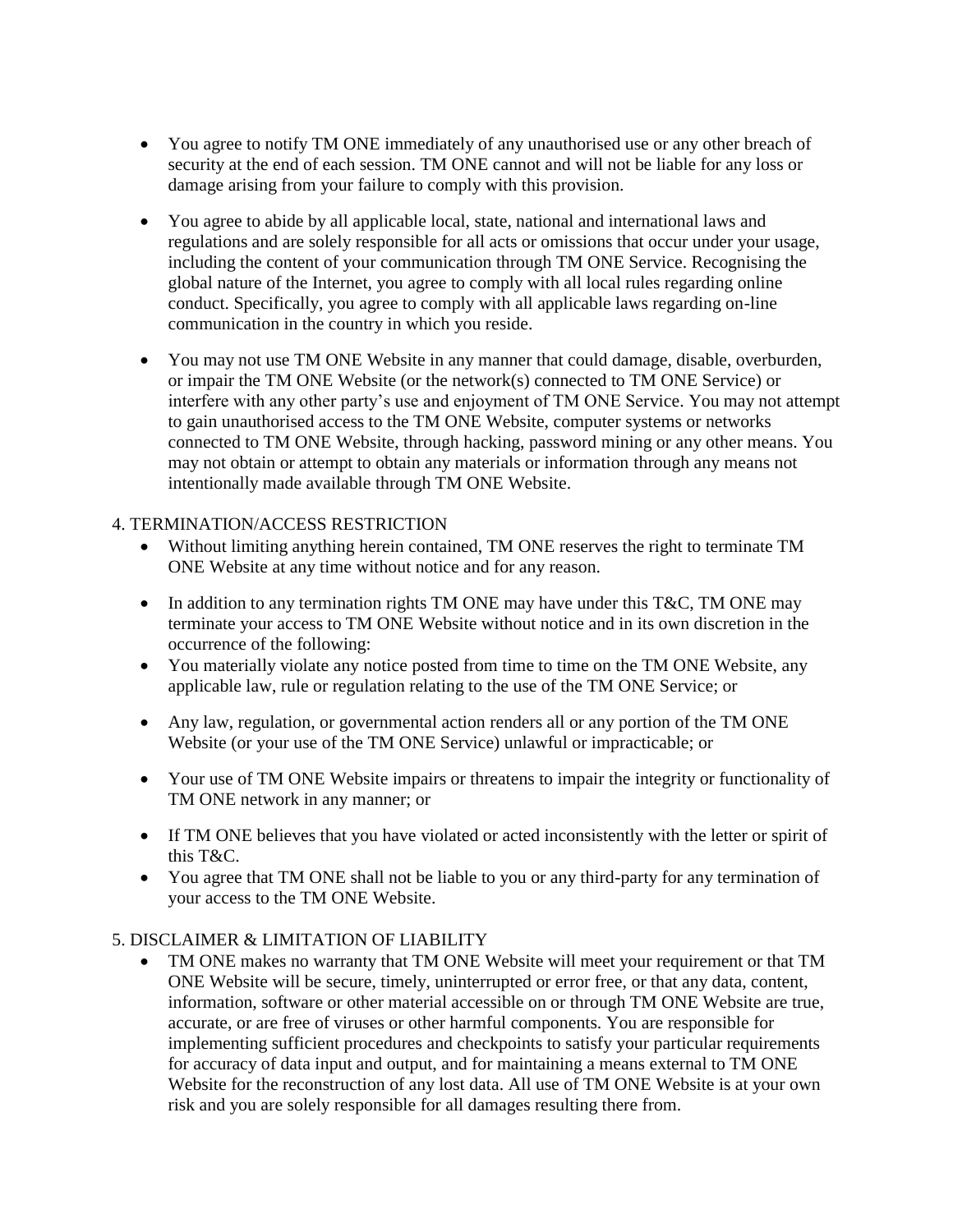- TM ONE Website is not intended for "mission critical" circumstances and is provided on an "as is," "where is" and "as available" basis, without warranties of any kind, express or implied, including, but not limited to warranties of title, quiet enjoyment, noninfringement or implied warranties of merchantability or fitness for a particular purpose.
- To the maximum extent permitted by applicable law, TM ONE disclaims all warranties, express or implied, including but not limited to implied warranties of merchantability, fitness for a particular purpose, title and noninfringement with respect to TM ONE Website and transactions performed through the service or on the Internet generally. TM ONE makes no representations or warranties as to the quality of the call or any connection to or any transmission over the Internet.
- To the fullest extent permitted by applicable law, under no circumstances, including, but not limited to, negligence, shall TM ONE be liable for any direct, indirect, incidental, special or consequential damages, damages for loss of profits (even if TM ONE has been advised of the possibility of such damages or even if such damage is foreseeable), that result from the use of or the inability to use TM ONE Website any changes to TM ONE Website and unauthorised access to or alteration of your transmissions or data, any communication, transmission, material or data sent or received or not sent or received, or any transactions entered into through TM ONE Website or arising in connection with the fraudulent or unlawful acts of any third party.
- You specifically agree that TM ONE is not responsible or liable for any threatening, defamatory, obscene, offensive or illegal content or conduct of any other party or any infringement of another's rights, including intellectual property rights.
- If you are dissatisfied with TM ONE Website, the materials available on or through the TM ONE Service, Website or with the provisions of this T&C, you agree that your sole and exclusive remedy is to discontinue using TM ONE Website or any of TM ONE other products and services.
- TM ONE will take reasonable measures to maintain the privacy and security of all private information provided by you to TM ONE Website, but third parties (such as hackers) may breach or attempt to breach TM ONE security measures or may gain unauthorised access to TM ONE database or other equipment containing your information. You agree that TM ONE shall not be liable for damages of any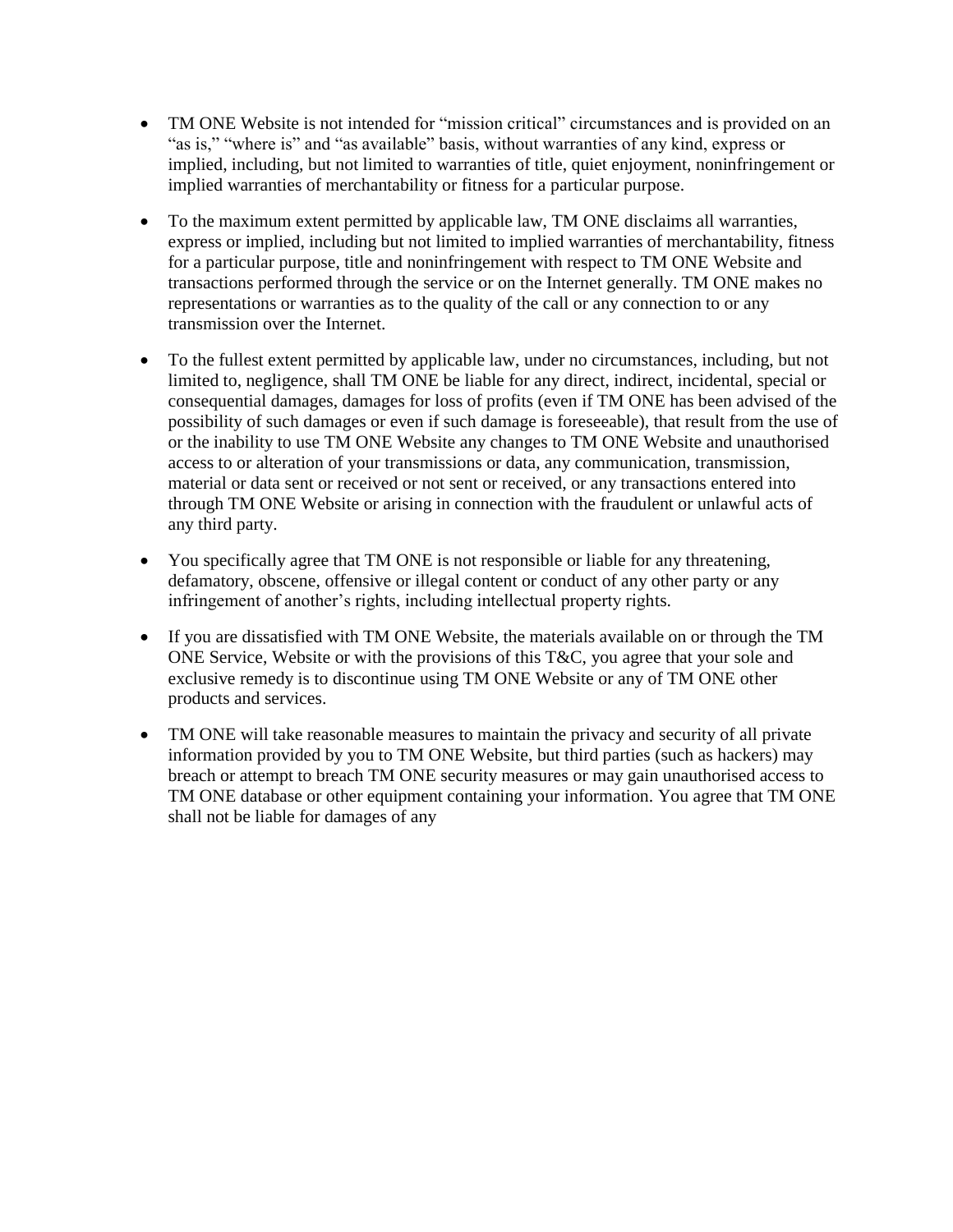• sort, whether arising under contract, tort, or otherwise, with respect to any breach of security of TM ONE Website or any other company equipment or user information.

#### 6. INDEMNITY

 You agree to indemnify, defend and hold TM ONE, its officers, directors, employees, agents, shareholders, licensors, suppliers and any third party information providers to TM ONE Service and Website harmless from and against all losses, expenses, damages and costs, including attorneys' fees, resulting from any violation by you of this T&C or asserted by any third party due to or arising out of your use of or conduct on TM ONE Website.

## 7. LINKS TO THIRD PARTY SITES

- TM ONE Website may contain links to third party Web sites ("Linked Websites") and include advertisements. You agree that Linked Websites and advertisements are necessary for TM ONE to provide TM ONE Service. Such links and advertisements are provided to you only as a convenience. TM ONE shall not be responsible if the Linked Website is not working appropriately. TM ONE has no control over such websites and resources and shall not be responsible for the contents of any Linked Website or advertisement, including without limitation any link contained in a Linked Website and does not endorse any content, advertising, products, or other materials on or available from such websites or resources. You are responsible for viewing and abiding by the privacy statements and terms of use posted at the Linked Websites, and for taking precaution to ensure that whatever you select for your use is free of viruses, worms, Trojan horses and other items of a destructive nature.
- Any dealings with third parties (including advertisers) over the Linked Websites or participation in promotions, including the delivery of and the payment for goods and services, and any other terms, conditions, warranties or representations associated with such dealings or promotions, are solely between you and the advertiser, merchant or other third party. You agree that TM ONE shall not be responsible or liable, directly or indirectly, for any damage or loss caused or alleged to be caused by or in connection with use of or reliance on any such content, goods or services available on or through any such website or resource. The purchase of any product or service from a merchant from a Linked Website is a transaction solely between you and that merchant, and any question or dispute you may have regarding any such product or service should be addressed directly to the responsible merchant. TM ONE has no responsibility or liability for any merchant or your relationship with such merchant.

## 8. DISCLOSURE AND CONFIDENTIALITY

- TM ONE reserves the right to disclose any personal information about you or your use of the TM ONE Service and without your prior permission if TM ONE in good faith, believes that such action is necessary to:
	- o (1) conform to legal requirements or comply with legal process;
	- $\circ$  (2) protect and defend the rights or property of TM ONE or its holding or affiliated company;
	- o (3) enforce this T&C ; or
	- o (4) act to protect the interests of its members or others.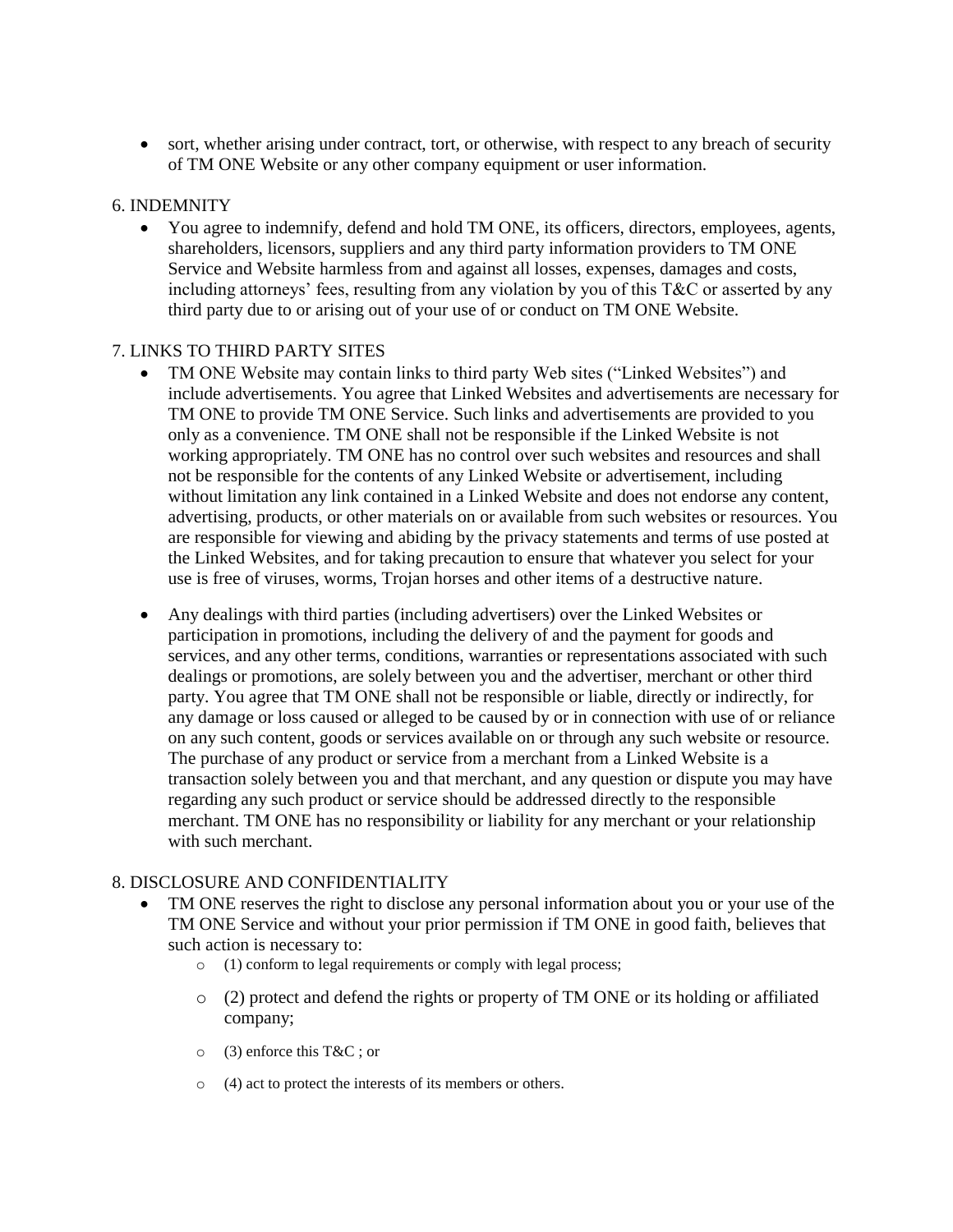Any non-personal information or material sent to TM ONE by you will generally NOT be treated as confidential.

## 9. PROPRIETORY RIGHTS COPYRIGHT

- TM ONE Website, all images, text, graphics, logos, sound, programs and any other material ("Content") found on TM ONE Website are protected by trademark, copyright, or other intellectual property laws and international treaties. Any commercial use of TM ONE Website and Content found on TM ONE Website is strictly prohibited, without TM ONE express and prior written consent. Any reproduction or redistribution of TM ONE Service, and Content found on TM ONE Website, not in accordance with the T&C herein is expressly prohibited by law, and may result in severe civil and criminal penalties.
- Elements of TM ONE Website, its design and layout are protected by trade dress and other laws and may not be copied or imitated in whole or in part.
- No logo, graphic, sound or image from this Website may be copied or retransmitted unless expressly permitted by TM ONE.

## 10. TRADEMARKS AND THIRD PARTY MATERIALS

 TM ONE reserves all rights in its corporate names, service marks, logos, trade names, trademarks, websites and domain names (collectively "Marks") and nothing in this T&C grants you the license to use such Marks. Additionally, other marks which appear on this site may be marks of third parties that are not affiliated with TM ONE. TM ONE and the TM ONE Group do not control or endorse the content of third party websites.

## 11. GENERAL

- This T&C are governed by the laws of Malaysia, without reference to conflict of laws principles. Any dispute between you and TM ONE regarding this T&C will be subject to the exclusive jurisdiction of the courts located in Malaysia and you expressly waive all defences to jurisdiction. You agree that TM ONE Website
- shall, for the purpose of determining jurisdiction and applicable law, be deemed to have originated and been provided by TM ONE in and from Malaysia.
- This T&C contain the entire understanding between the parties hereto with respect to TM ONE Website, and supersedes all previous oral or written agreements or understandings between you and TM ONE, and no advice or information, whether oral or written, obtained by you from this Website (whether before or after the date you accept this  $T\&C$ ) shall create any obligation or warranty on the part of TM ONE not expressly stated herein. You may also be subject to additional terms and conditions that may apply when you use any services offered by TM ONE Group, third-party content or third-party software. Neither the course of conduct between the parties nor trade practice shall act to modify any provision of this T&C.
- TM ONE performance of this T&C is subject to existing laws and legal process, and nothing contained in this T&C is in derogation of TM ONE right and obligation to comply with governmental, court and law enforcement requests or requirements relating to your use of TM ONE Website or information provided to or gathered by TM ONE with respect to such use.